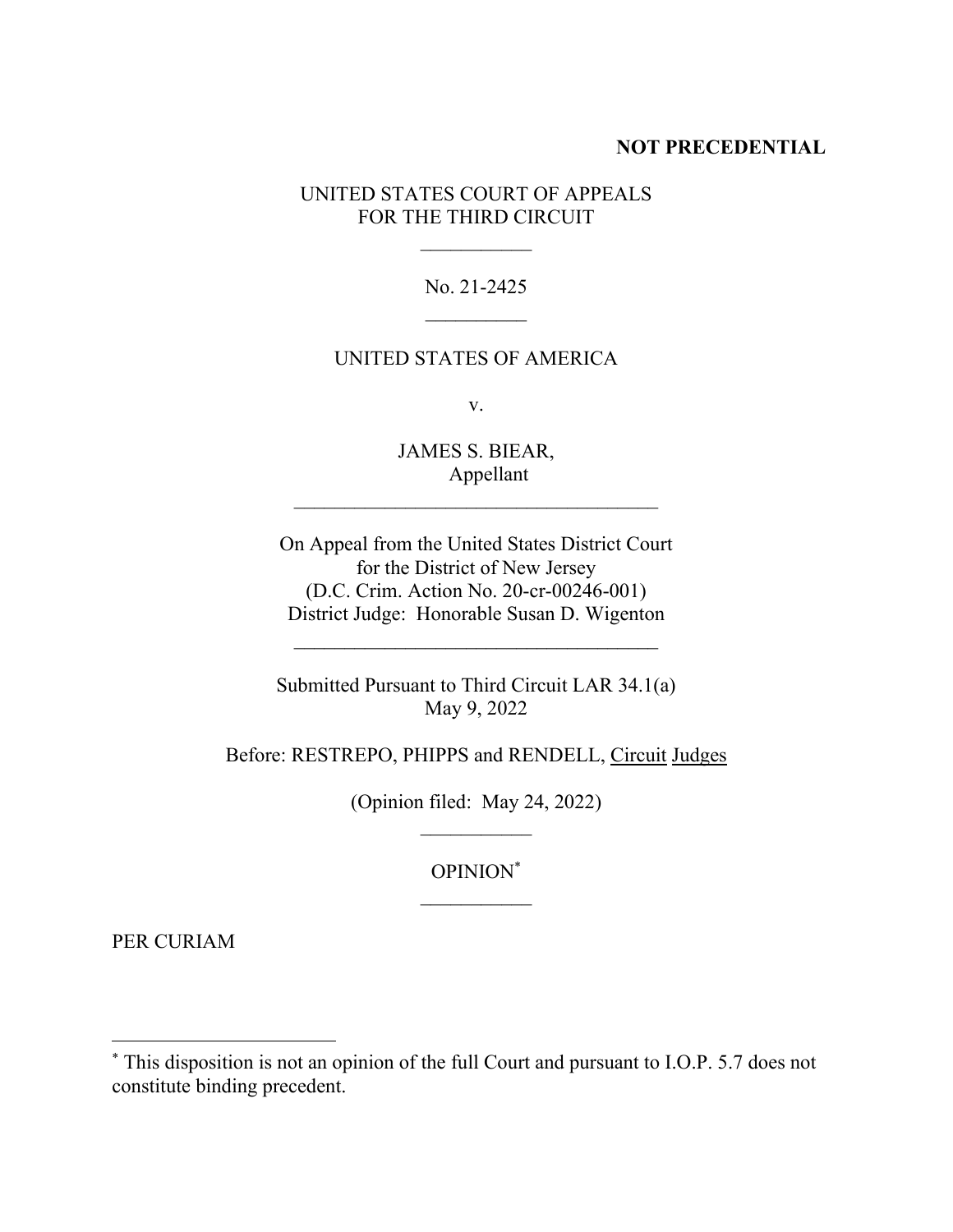James Biear appeals the District Court's order denying his motion for early termination of his supervised release. For the reasons below, we will affirm the District Court's order.

In 2013, Biear was sentenced to ten years in prison and four years of supervised release after being convicted of money laundering, wire fraud, bank fraud, and related offenses. In August 2020, while serving his term of supervised release, Biear filed a motion for early termination of his supervised release pursuant to 18 U.S.C. § 3583(e)(1). The Government opposed the motion, noting that Biear had defrauded his vulnerable, elderly employer out millions of dollars in cash, art, and property, and arguing, inter alia, that early termination of supervised release would undermine the deterrent value of his sentence and would make it difficult to ensure repayment of his restitution order. The District Court denied the motion without explanation, and Biear appealed.

We vacated the District Court's order and remanded the matter for the District Court to explicitly evaluate the motion using the sentencing factors of 18 U.S.C. § 3553(a) that are listed in § 3583(e)(1). See United States v. Biear, 858 F. App'x 592, 593 (3d Cir. 2021). On remand, Biear requested a hearing. The District Court denied both his request for a hearing and the motion for early termination. Biear filed a notice of appeal.

We have jurisdiction under 28 U.S.C. § 1291 and review the District Court's denial of a motion for early termination of supervised release for abuse of discretion.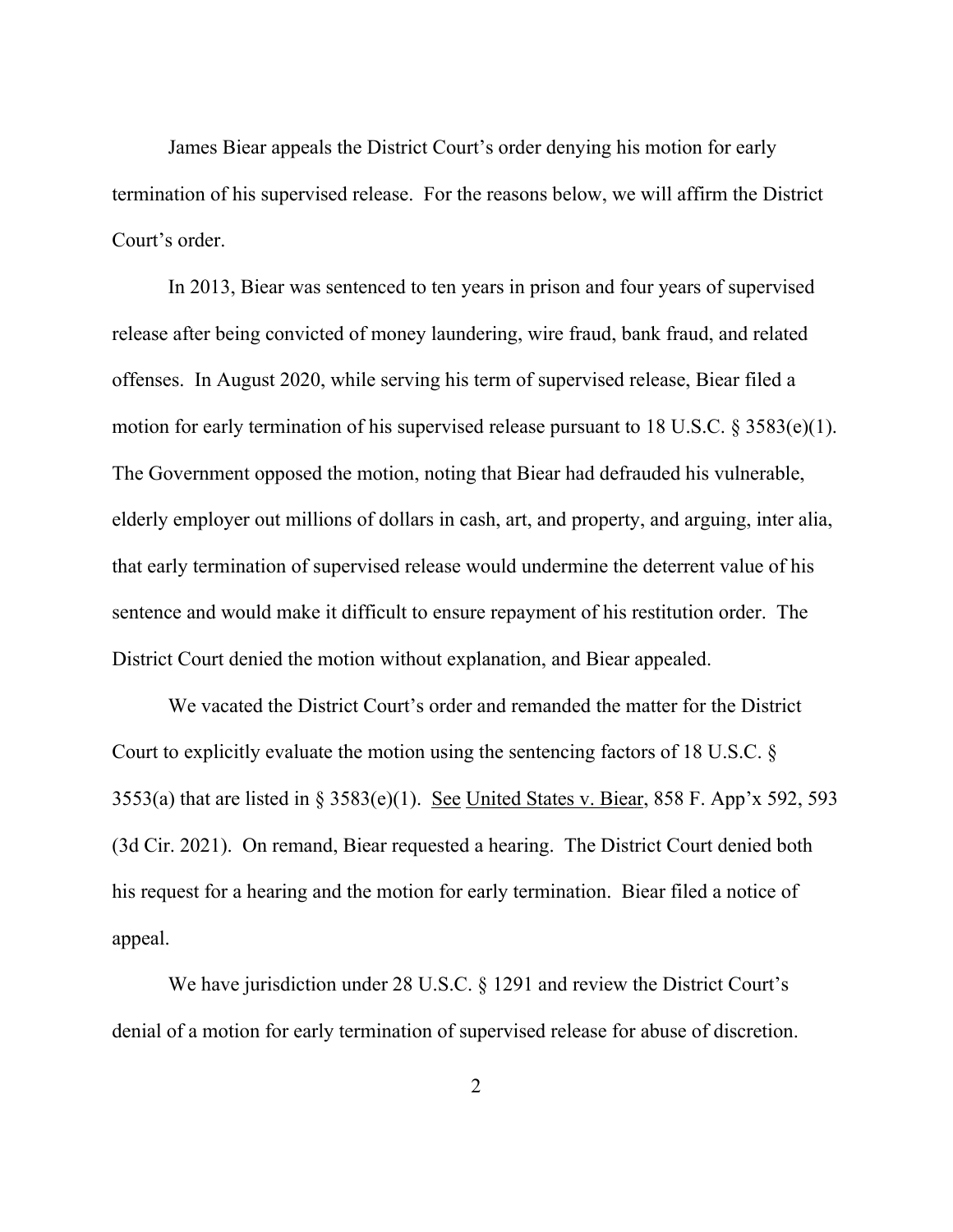United States v. Melvin, 978 F.3d 49, 52 (3d Cir. 2020). A District Court abuses it discretion if it fails to apply the proper legal standard. Id. Section 3583(e) provides that, after considering several of the sentencing factors in  $\S$  3553(a), a District Court may terminate a period of supervised release if it believes that termination is warranted by the defendant's conduct and the interest of justice.

In explaining its denial of Biear's request for early termination, the District Court observed that Biear was only required to submit monthly supervision reports and pay restitution. It concluded that Biear's difficulties in finding employment did not outweigh the § 3553 factors that weighed in favor of a serious punishment for a crime that targeted an elderly victim and that the interests of justice would not support waiving the remaining year of supervision.

Explaining its consideration of the § 3553 factors, the District Court discussed the nature of Biear's fraud offenses against a vulnerable elderly victim, see § 3553(a)(1), and stated that continuing Biear's supervised release reflected the seriousness of the offense, promoted respect for the law, and provided just punishment for the offense. The District Court also believed that terminating Biear's supervision early would create sentencing disparities among defendants convicted of similar conduct. See § 3553(a)(6). It concluded its analysis by noting that, most importantly, Biear still had an outstanding obligation of over \$3 million in restitution and that supervision would ensure that Biear continued to pay that obligation. See  $\S 3553(a)(7)$ .